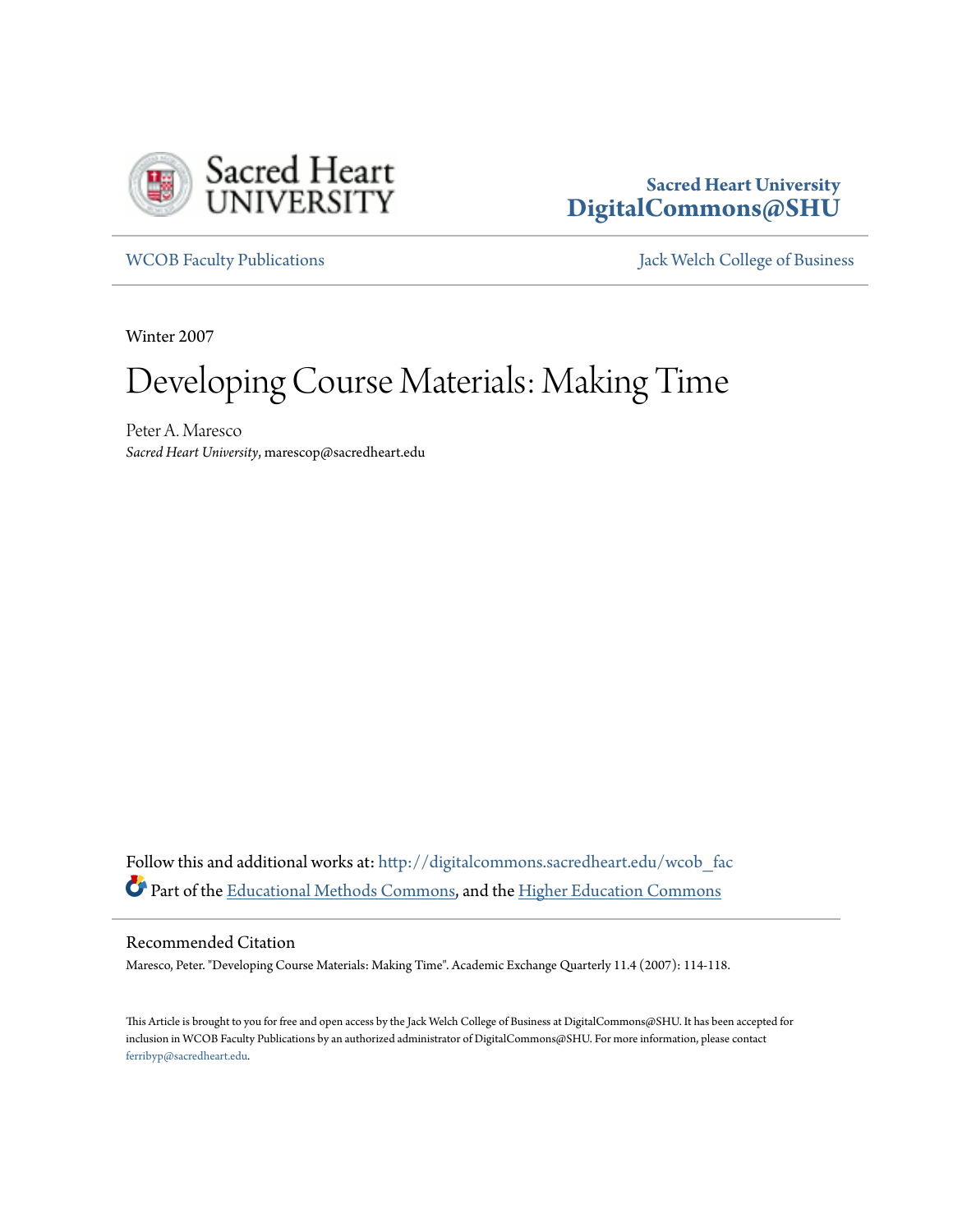# **Developing Digital Course Materials: Making Time**

Peter A. Maresco, Sacred Heart University, CT

*Maresco, Ph.D., is Clinical Assistant Professor of Management in the John F. Welch College of Business* 

# Abstract

Digital technology offers educators the ability to produce materials that are interactive and technologically relevant to students. This paper addresses the issue of providing professors with opportunities to develop digital technologies designed to meet their individual teaching style. Sacred Heart University is used as an example of how time and professional expertise are provided resulting in personalized digital materials that effectively enhance instructional effectiveness. Selection criteria, budget, and examples of faculty projects are also provided.

#### Introduction

"What's holding back the digital curriculum? A lot of things: too few classroom computers, poorly conceived professional development, and a lack of time to research and plan-to name three big factors, according to a new report from the nonprofit Education Development Center (EDC)" (Brumfield, 2005). Paradigm shifts taking place regarding teaching methods at all levels of education also reinforce the need for greater understanding and implementation of new digital teaching materials (anonymous, May 21, 2007). In addition, the problem of how to create and use of these digital materials effectively has traditionally been an impediment to their creation. Simply stated, "How can we make it more efficient and cost effective to develop and share them across the university, where possible, without compromising individual or specialized needs" (Lamb, 2003).

In her article, "Digital Resources for Teaching and Discussion: Three Approaches C & IT in English" Dr. Christie Carson speaks to the issue of the academic concern regarding the development of digital teaching materials. She states, "Over the past year I have developed a stronger sense of the concerns which face academics who are interested in adding digital resources to their teaching. The general picture is lack of time, skills and support. What has become clear is that there is a great range of interest in and understanding of the use of digital technology across the discipline" (Carson, 2004). University faculties are constantly being challenged to not only keep up with technology but to become proficient with its use, especially in terms of incorporating it into their classroom teaching. Today's students are looking for delivery systems that mimic their use of technology, much of which is interactive. In conversations with students in my Principles of Marketing and Consumer Behavior and Motivation classes, at both the undergraduate and graduate levels, I have been told on a regular basis that what they enjoy most in my classes is my use of technology. Not only showing supporting materials on VHS tapes and DVD's but that I even use video games to reinforce concepts such as product placement. Students comments verify this as seen in their written comments on their semester ending teacher evaluations.

In order to regularly provide faculty with a meaningful way to produce an artifact or project that can be successfully integrated into their teaching, the Innovative Teaching Coalition (ITC) at Sacred Heart University, now in its fourth year, provides an environment for learning and creating digital technologies that can be immediately incorporated in their classrooms. The ITC is jointly offered through the departments of Academic Computing, Media Studies, and Information Technology. The purpose of the Innovative Teaching Coalition is to provide faculty with an environment conducive to allowing them to create digital technology that can be immediately incorporated into their classrooms. This does not mean learning to use an overhead projector or VCR/ DVD player. Its focus is on taking the available technology and to work with to move their use of technology to a higher level of instructional proficiency. This faculty focused program has been offering grants for four years providing 80 full time faculty members with the opportunity to benefit from this program.

114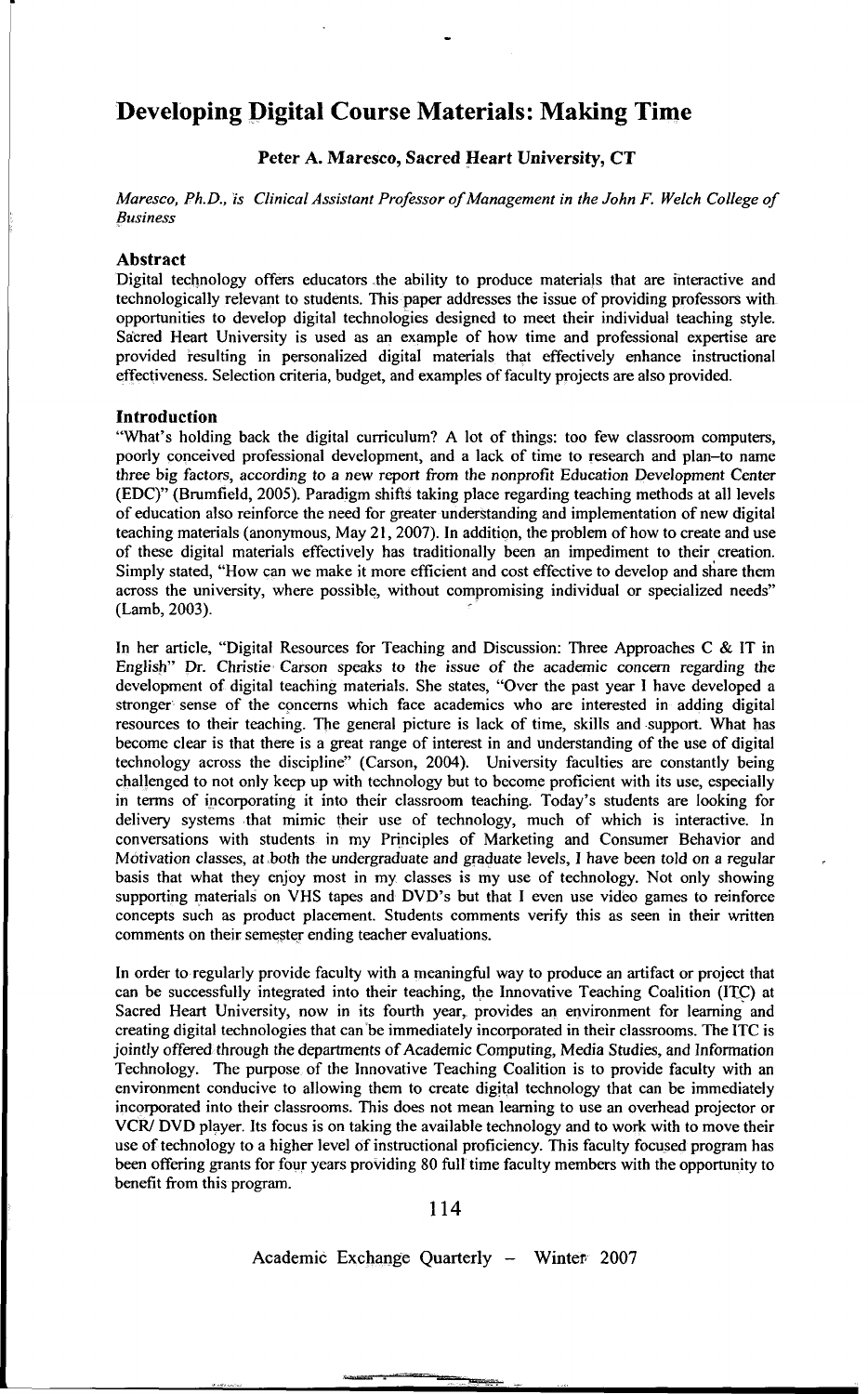This five-day program, which runs from 9:30 to 3:30 Monday through Friday (lunch provided), includes seminars on the use and incorporation of technology in classrooms and personalized consultations with Instructional Technology staff assigned to each participant throughout the week providing them with technical assistance. Participants in the program are also tutored by other university faculty members who have themselves attended the seminar and have effectively integrated technology in various ways into their teaching. Each participant is required to:

- o consult with institute staff to identify training needs and develop a training schedule
- o attend all five days of the Institute
- $\circ$  give a project presentation that outlines how they plan, on integrating the technology tools learned
- o attend a follow-up meeting with Institute participants and staff so that participants can further develop the projects initiated in the institute. A limited amount of post-Institute support (training and consultation) will be available from the lead facilitators throughout the academic year.

Selected through a competitive process, faculty members submit their proposals in mid-March. Once accepted a stipend of \$800.00 is awarded to each faculty member for their participation in the program.

# **Literature Review**

 $\rightarrow$ 

I was unable to find any articles that dealt specifically with university sponsored workshops enabling faculty to create digital course materials. The literature search did reveal the following six articles dealing with using digital course materials. These included, the teaching of science and engineering, the roles of digital libraries in teaching and learning, using digital materials in history and social studies classrooms and using digital materials in the preparation of social studies teachers . Other articles included using digital materials in teaching oceanography and for teaching recognition skills. I was, however, unable to find any articles specifically dealing with workshops and/or institutes providing faculty with expertise, resources, and stipends to develop digital materials at university expense.

# **Criteria for Selection**

The following criteria are used to evaluate the proposals and select participants:

- o Feasibility of project
- o Potential impact on student learning
- o Applicability of this use of technology in the department/college and other disciplines

Tenured and tenure-track faculty of the university are eligible to participate in the IIT. Consideration is given to faculty with various levels of technological skill and experience with instructional technology - from novice to expert - who have projects that require technological solutions. *>* 

# **Project Budget**

| Project Development and Instruction | \$6,000  |
|-------------------------------------|----------|
| Faculty Stipends (10 @ &800)        | \$5,000  |
| Materials                           | \$500    |
| Food                                | \$500    |
| Students assistants $(5@350)$       | \$1,750  |
|                                     | \$16,750 |

# **The Summer Institute on Instructional Technology**

The purpose of the Summer Institute on Instructional Technology is to allow selected faculty to focus on their teaching challenges and to brainstorm collaboratively with other faculty and students in order to determine more effective ways for their students to learn through the incorporation and use of digital technology. The institute provides 20 faculty members, each summer, with the opportunity to expand their understanding, comprehension, skills, and the experience necessary to enhance existing courses by allowing them to integrate more robust technology solutions within their existing curriculum. It also provides an opportunity for faculty

# 115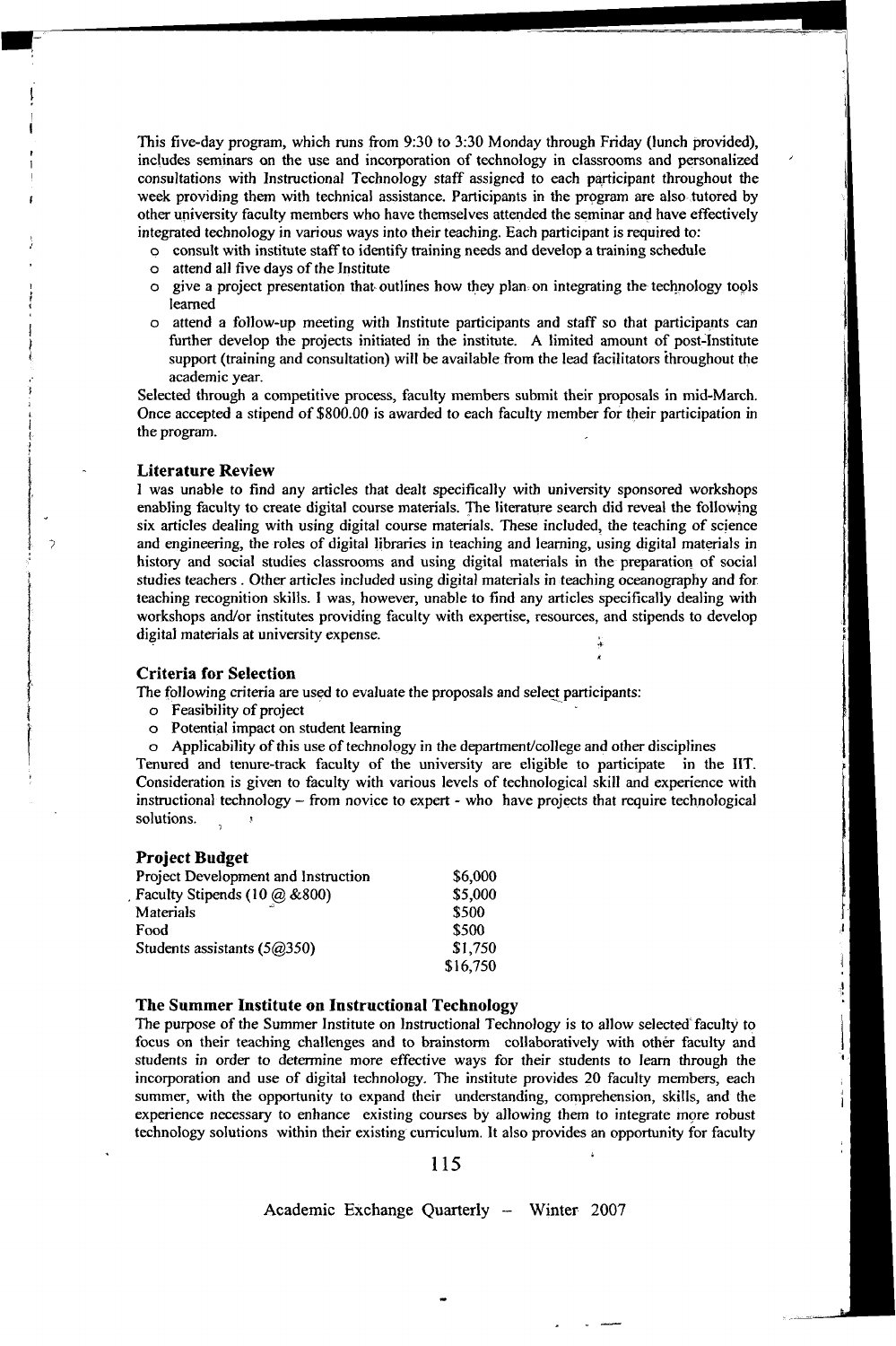to develop web enhanced courses while introducing them to principles of information literacy and copyright policies. The IIT teaches effective methods for adopting multimedia within existing courses and teaches successful methods for facilitating online learning and on-line discussions. In addition, basic and advanced Blackboard skills are also addressed. The Summer Institute for Instructional Technology is committed to assisting faculty in the production of innovative teaching resources or projects for use during the academic year. Through collaboration with other faculty and technology specialists participants also share solutions and experiences from past and current projects in ways that benefit the University's larger teaching community. Participants also explore the relationship between pedagogy and technology as well as evaluating of the impact of technology-enhanced teaching in the classroom.

#### **Marketing Project**

The project described in this paper was related to the digitization of various slides, videos, and advertisements used in two undergraduate marketing classes; Principles of Marketing and Consumer Motivation and Behavior in 2005 and 2006 as well as two MBA classes; Leadership and Ethics and Marketing Management in 2005 and 2006. Through my participation in the Institute for Instructional Technology I was afforded the opportunity to create an interactive digital resource, including various still images and video files, that would make the integration of these materials easier to manage. The teaching of marketing, by its very nature, is visual especially from an advertising perspective. Marketing contains many opportunities for the inclusion of supporting materials and video presentations within the constraints of the traditional classroom. This traditionally meant that students would be shown overhead slides, PowerPoint presentations, and videos all from separate sources brought to specific classes. The question was how to gather and arrange the materials that I traditionally use in my classroom into one easy to access and easy to use source; in this case a single interactive DVD.

#### **Solution**

Although exciting conceptually, having access to various video files, both on VHS tapes and DVD, has in the past, presented problems related to the volume of flies available in various formats and the ability to access them all from one specific source. Availability of audio/visual equipment in the classroom is not an issue at Sacred Heart. Each classroom is equipped with a video projector and a podium containing a DVD/CD player, a VCR, desktop computer, and a laptop connection. In the past I would find myself wishing I could have all my personal files on one easily accessible source. It should be pointed out that the intent is not only to digitize files, both print and video, but to be able to access the most commonly used files and videos seamlessly from one source.

The actual digitization of the materials was completed during the weeklong ITC institute. As with all attendees, I was assigned an intern, in my case a senior media arts major who worked exclusively with me throughout the week to design and continually refine my project as it developed. Additionally, he provided me with insight into the best way to keep and maintain my student's attention through the use of the video we were producing (my intern had actually enrolled in my marketing principles class for the following fall semester). This DVD would not only be a storage device but a multi-media presentation both in content, its appearance and the manner in which the material would be presented. My desired outcome was to have a single DVD that would contain the following information:

- o several hundred images of magazine and newspaper advertisements some of which had been previously scanned and some of which were scanned during the course of the institute.
- o twenty commercials from various television programs representing various demographic groups.
- o Selections of programs from various television programs used throughout the course of the semester previously taped on VHS tape.

The creation of this digital file not only met but exceeded all my expectations. It provided me with a way to have my most commonly used videos and photo files all on one DVD enabling me access to them whenever I need to reinforce a specific point. No longer did I have to carry VCR tapes, DVD's and photo's from various magazines to my classes. In addition, I no longer had to worry about leaving a tape, disk, or photo in my office.

116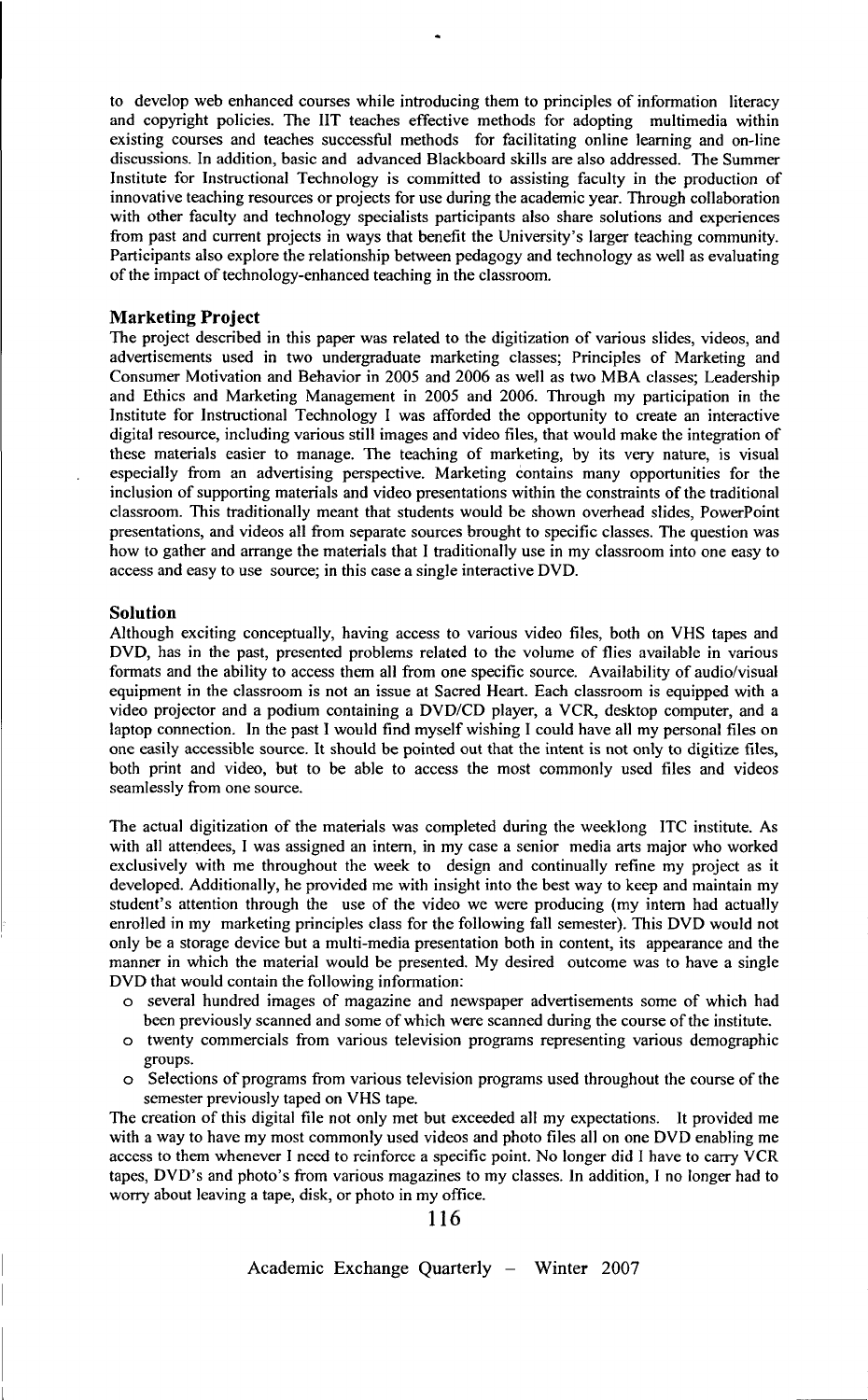# **Follow Up/Results**

By incorporating both still and video images on one interactive disk the time spent on actual classroom instruction increased significantly. No longer was time wasted by inserting and removing tapes and disc's. The level of student engagement also improved dramatically due to the interactive nature of the DVD and its content. Students would comment on how "cool" it was that I was able to access a DVD that contained so much relevant information and graphics.

# **Next Step**

The next step is gathering together the remaining 20 digital slideshows and incorporating them into the original DVD. This will add content and continue to provide me with instant access to nearly all of the files used in my classes. Examples: Innovative Teaching Coalition Projects

# *Example #1*

This project is to develop a set of hypertext links (text and visual) to integrate secondary source information with the primary readings in the American Literature survey course. Students would be able to use the links to discover more about the historical background of a text. While reading Walden, for example, a student could link to a picture of Walden Pond, a map of Concord, and an excerpt from Lawrence Buell's The Environmental Imagination, a study of Thoreau's contribution to the creation of American culture. A discussion of sublime elements in American Transcendentalism would have links to influential British writers such as Edmund Burke and images of painters that represent the sublime. Since all English majors must take this course, the new technology module would affect a wide part of the Sacred Heart University student body. For many students, this is their first literature course, and their first introduction to placing the readings in a larger cultural/historical matrix; this project would allow them to see and understand this matrix better. The students would gain a more complete picture of the text and would be able to engage with complex literary criticism in a more sophisticated manner. By directing the student's secondary readings more we would diminish problems with poor research materials and plagiarism.

# *Example #2*

This project involved the creation of a specific learning unit devoted to experimental design processes and formal lab reporting preparation. The project involved creating a learning unit that could easily be incorporated across multiple classes and lab sections through university Blackboard site. Two key benefits of the resulting learning units were increased consistency in approach, outcomes, and assessment of the assigned major assignments. This decreased frustration regarding the clarity of assignments on the part of both students and their instructors.

# *Example* #3

Creation of an animated and interactive DVD used in teaching the basic skills of graphic design. Creation of this DVD provides students with an interactive resource that will relieves the instructor of having to continuously review subject matter and provides the student with both the opportunity and the responsibility for being in control of these design essentials.

# *Example #4*

First, create or copy or link more digital elements to replace parts of my lecture. For example, instead of describing through speech the extent of global deforestation, offer a dynamic map. Second, develop an outline of my lesson plan which students could use to coordinate notetaking. And finally, to coordinate the digital displays, lesson outline, exercises, etc., in such a way that students are offered a fluid step-by-step tutorial on the subject for the day. The multimedia instruction/exercises should improve engagement. The outline of the lesson plan should make clear to students the overall structure and salient points of my instruction.

# **Sample comments from past participants:**

o "This week is dying and going to heaven. I have not been to anything so useful in many years - if ever. Everyone was wonderful."

117

# Academic Exchange Quarterly - Winter 2007

**J**